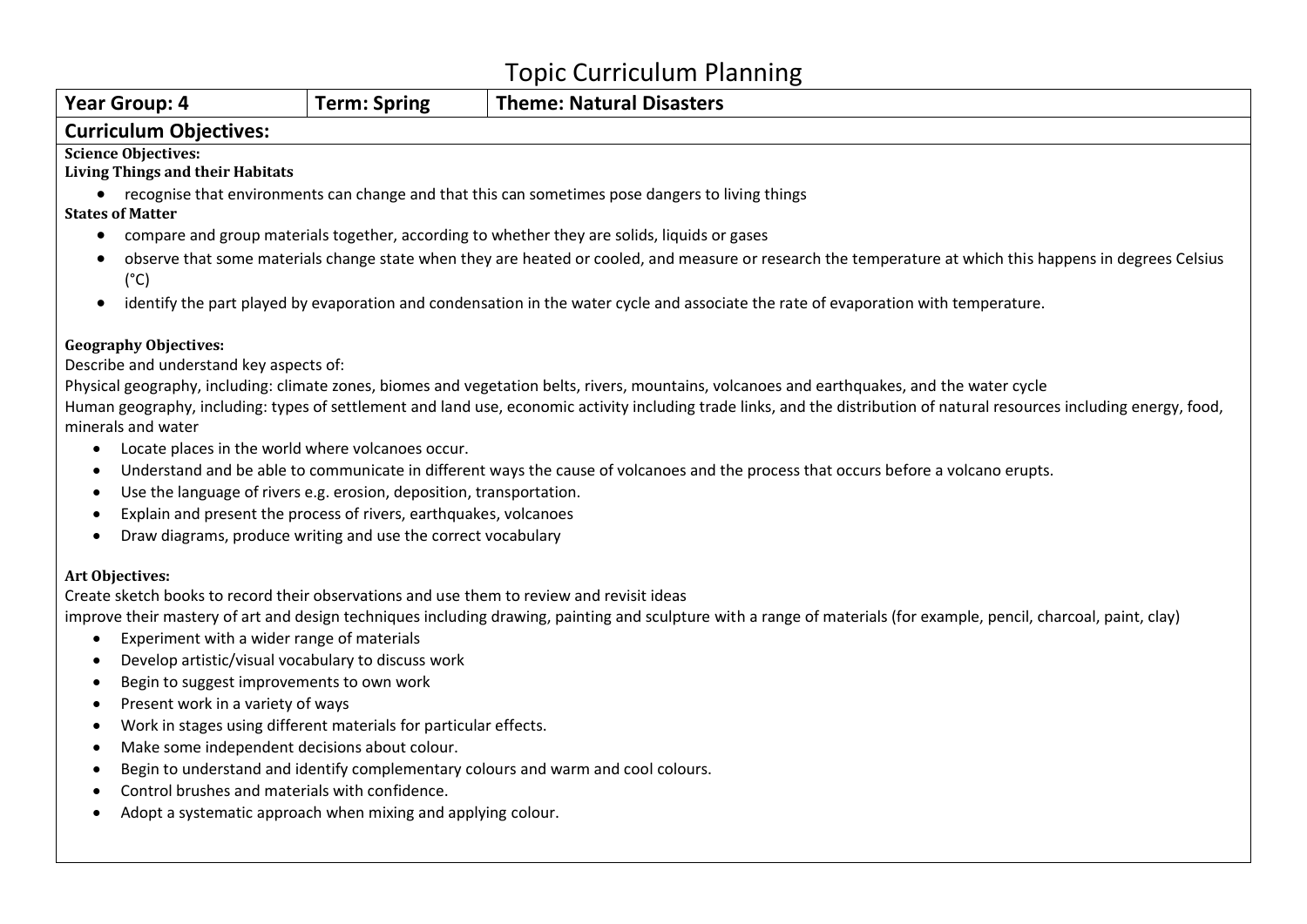#### **Music Objectives:**

- To explore combinations of different timbres to accompany a song.
- To learn how to accompany a song with drone and ostinato.
- To explore the descriptive music of two major composers.
- To compose an introduction for a song.
- To explore the descriptive music of two major composers.
- To compose an introduction for a song.

#### **SRE/PHSE Objectives:**

- To understand how you can work collaboratively towards a shared goal.
- To recognise when you need help and to develop skills to ask for help.
- To develop basic skills to resist pressure to do some dangerous or unhealthy that makes you feel anxious or uncomfortable.
- Realise the consequences of anti-social behaviour such as bullying and discrimination of individuals and communities.

#### **R.E. Objectives:**

Judaism **-** How important is it for Jewish people to do what God asks them to do? Christianity – Is forgiveness always possible?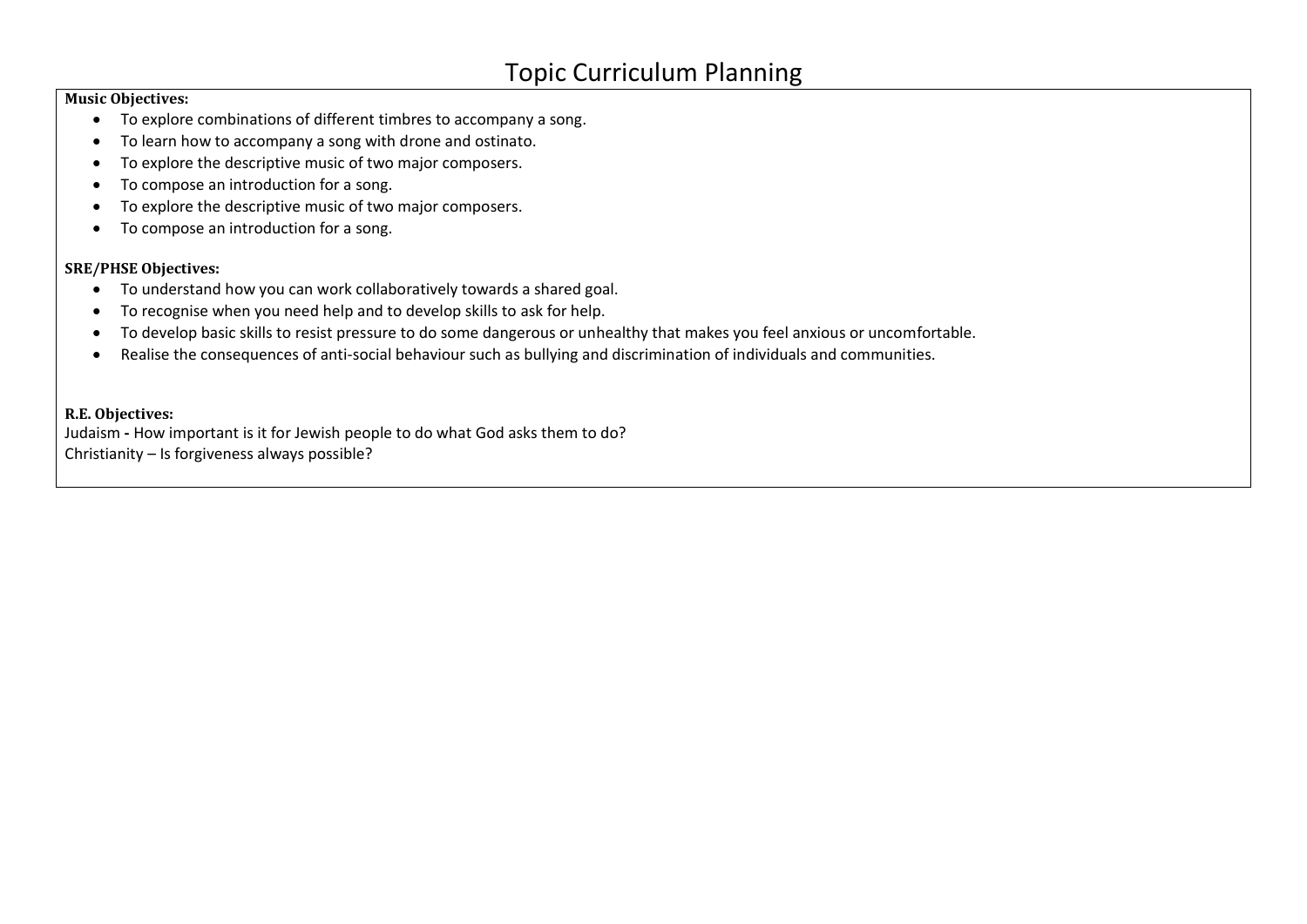| Lesson         | Subject/s      | <b>Learning Objective</b>                                                                                                                        | Lesson | Subject/s                      | <b>Learning Objective</b>                                                                                                                                                                                     |
|----------------|----------------|--------------------------------------------------------------------------------------------------------------------------------------------------|--------|--------------------------------|---------------------------------------------------------------------------------------------------------------------------------------------------------------------------------------------------------------|
| 1              | R.E. (Judaism) | To begin to understand that some religions are forbidden to<br>eat their favourite foods.<br>To understand that people share different opinions. | 13     | Science (Living Things)        | To recognise that environments can change and that this can<br>sometimes pose dangers to living things.                                                                                                       |
| $\overline{2}$ | R.E. (Judaism) | To understand what Kosher food is.                                                                                                               | 14     | <b>Science (Living Things)</b> | To consider some of the natural changes that could happen<br>to an environment and to understand what some living<br>things can do to survive such changes.                                                   |
| $\mathbf{3}$   | R.E. (Judaism) | To know understand what happens during the Passover<br>festival.                                                                                 | 15     | Science (Living Things)        | To use a simple enquiry to demonstrate the effect of a<br>greenhouse and relate this to climate change.                                                                                                       |
| $\overline{4}$ | Geography      | To understand what is meant by a natural disaster                                                                                                | 16     | Science (Living Things)        | To plan positive changes to a local environment and use<br>evidence to answer questions about why they are making<br>the changes.                                                                             |
| 5              | Geography      | To use maps to locate volcanoes and earthquakes around<br>the world and think about the impact they have on these<br>locations                   | 17     | Science (States of<br>Matter)  | To compare and group materials together, according to<br>whether they are solids, liquids or gases                                                                                                            |
| 6              | Geography      | To describe and understand key aspect of physical<br>geography in the context of volcanoes                                                       | 18     | Science (States of<br>Matter)  | To understand what a gas is and to describe how gases<br>move.                                                                                                                                                |
| $\overline{7}$ | Geography      | To describe and understand key aspects of physical<br>geography in the context of earthquakes                                                    | 19     | Science (States of<br>Matter)  | To understand, through practical tasks, that materials change<br>state when they are heated or cooled and to describe this<br>process using scientific language                                               |
| 8              | Geography      | To understand the impact following an earthquake                                                                                                 | 20     | Science (States of<br>Matter)  | To identify the part played by evaporation and condensation<br>in the water cycle by creating a model of the water cycle.<br>I can identify and describe the different stages of the water<br>cycle.          |
| 9              | Art            | To learn about Andy Warhol                                                                                                                       | 21     | SRE/PHSE                       | To understand how you can work collaboratively towards a<br>shared goal.                                                                                                                                      |
| 10             | Art            | To learn the background concerning the Andy Warhol<br>Vesuvius painting                                                                          | 22     | SRE/PHSE                       | To recognise when you need help and to develop skills to ask<br>for help.<br>To develop basic skills to resist pressure to do some<br>dangerous or unhealthy that makes you feel anxious or<br>uncomfortable. |
| 11             | Art            | Techniques in screen painting                                                                                                                    | 23     | SRE/PHSE                       | Realise the consequences of anti-social behaviour such as<br>bullying and discrimination of individuals and communities.                                                                                      |
| 12             | Art            | Creating Vesuvius screen painting of Vesuvius                                                                                                    | 24     | R.E./ PHSE                     | To understand what forgiveness is                                                                                                                                                                             |